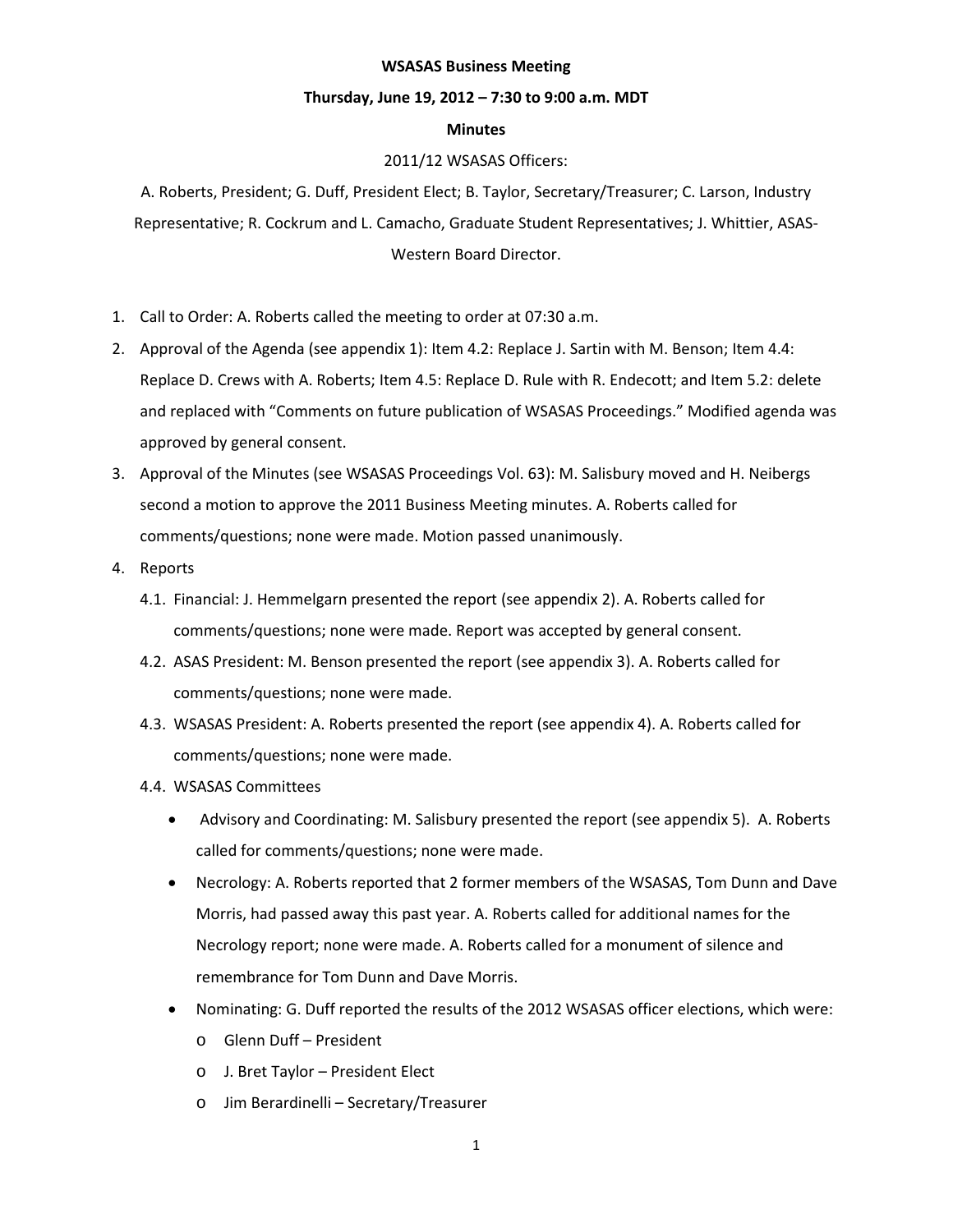- o Connie Larson Industry Representative
- o Kelsey Quinn Graduate Student Representative. A total of 5 graduate students were nominated for the position.

A. Roberts called for comments/questions; none were made.

- Beef Symposium: G. Duff reported that the Beef Symposia were well attended and successful. A. Roberts called for comments/questions; none were made.
- Awards: G. Duff presented the report (see appendix 6a). C. Larson presented the Applied Animal Science Award supplemental report (see appendix 6b). A. Roberts called for comments/questions; none were made.
- Graduate Student Paper Competition: H. Neibergs presented the report (see appendix 7). A. Roberts called for comments/questions. B. Taylor stated that several graduate students were not allowed to compete because their membership was expired; advisors should remind graduate students that ASAS/WSASAS membership must be renewed each year.
- 4.5. Academic Quadrathlon: R. Endecott presented the report (see appendix 8). A. Roberts called for comments/questions. Comments were made about moving the AQ back to spring. However, it was pointed out that WSASAS had recently visited this issue, and WSASAS had voted to hold the AQ joint with WSASAS. Other comments were made about hosting an undergraduate poster/oral competition in conjunction with the AQ and WSASAS annual meeting.
- 4.6. Graduate Student Representative: R. Cockrum reported that the Young Scholars Award proposal was completed and ready for action and comment from the membership. Further report on the award was carried forward to New Business-Item 5.1.
- 5. New Business
	- 5.1. Young Scholar Award: B. Taylor moved and J. Whittier a motion to incorporate the Young Scientist Award proposal as presented by R. Cockrum, L. Camacho, and C. Larson (see appendix 9). A. Roberts called for discussion. R. Cockrum stated that if the motion passes, comments were welcomed on how to best launch the program for 2012/13. A. Roberts suggested that a web-based venue should be made available for the membership to provide comments. J. Sprinkle and C. Larson suggested that the Young Scholar Award should not be considered an award. Further comments were made that the name should be changed to Young Scholar Recognition. No other discussion was made. Vote was called and motion passed unanimously.
	- 5.2. Comments on future publication of the WSASAS Proceedings:
		- B. Taylor and M. Wulster-Radcliffe presented the current situation with the WSASAS Proceedings. Briefly, FASS will no longer produce the WSASAS Proceedings. For the 2012 Proceedings, ASAS outsourced publication services for the 2012 WSASAS proceedings at 1/3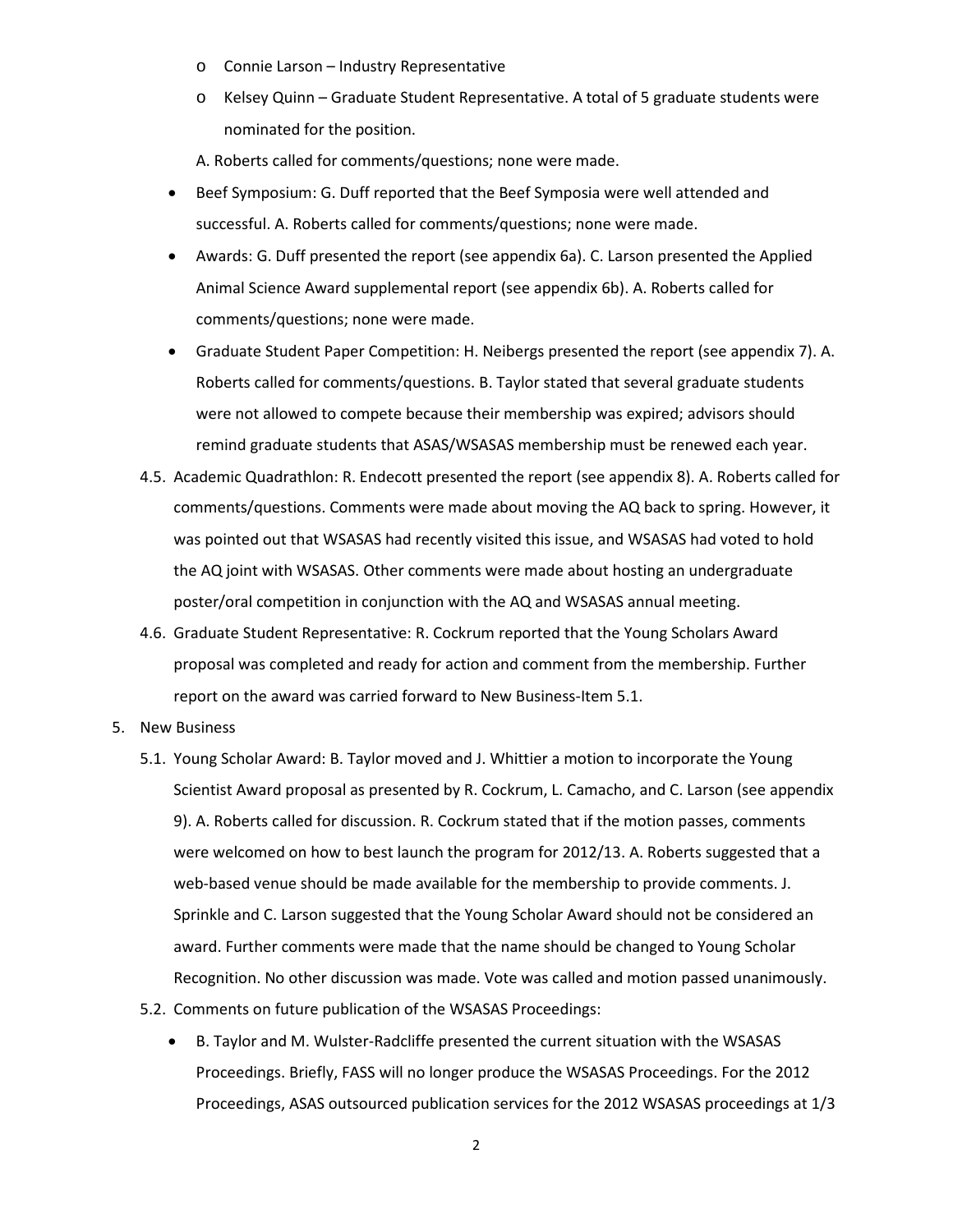the cost normally charged by FASS. ASAS-JAS has requested the WSASAS consider: (1) using Manuscript Central as the submission venue for future proceedings, (2) changing the proceedings to a peer-reviewed publication, (3) changing the style and format to match JAS, (4) establishing a memorandum-of-understanding with ASAS-JAS on how the proceedings is to me managed in the future. A. Roberts called for comments/questions, which were voiced by D. Hallford, J. Sprinkle, S. Ivey, J. Whittier, T. Ross, A. Roberts, C. Schauer, and G. Duff. Questions/Comments were: (1) Will publishing data in a "peer-reviewed" WSASAS Proceedings preclude the data from being published in a peer-reviewed journal as original research? (2) Can proceedings submissions be rejected? If rejected, how will appeals be handled? (3) Will editors for the proceedings be selected within the Western Section membership? (4) Will the volume number be consecutive with pervious proceedings? (5) Will the "look" be altered? (6) Will submission deadlines be earlier in the year? (7) Will ASAS, JAS, or WSASAS received funds from proceeding sales? (8) How will "proceeding submitters" that have no intention of presenting at the WSASAS meeting be identified and culled from the final proceedings publication? (9) How will proceedings papers for the Graduate Student Paper Competition be handled?

- A. Roberts stated that an e-based comment and question venue will be establish to receive input from the WSASAS membership before the WSASAS Executive Committee makes a final decision.
- A. Roberts established a committee to work with ASAS-JAS in finalizing the publication processes of future WSASAS Proceedings. Volunteers were: D. Hallford, J. Whittier, B. Taylor, and C. Schauer.
- 6. Transfer of the Gavel: A. Roberts transferred to gavel to President-elect, G. Duff. G. Duff presented A. Roberts with service recognition plaque.
- 7. Adjourn G. Duff adjourned the meeting at 8:56 a.m.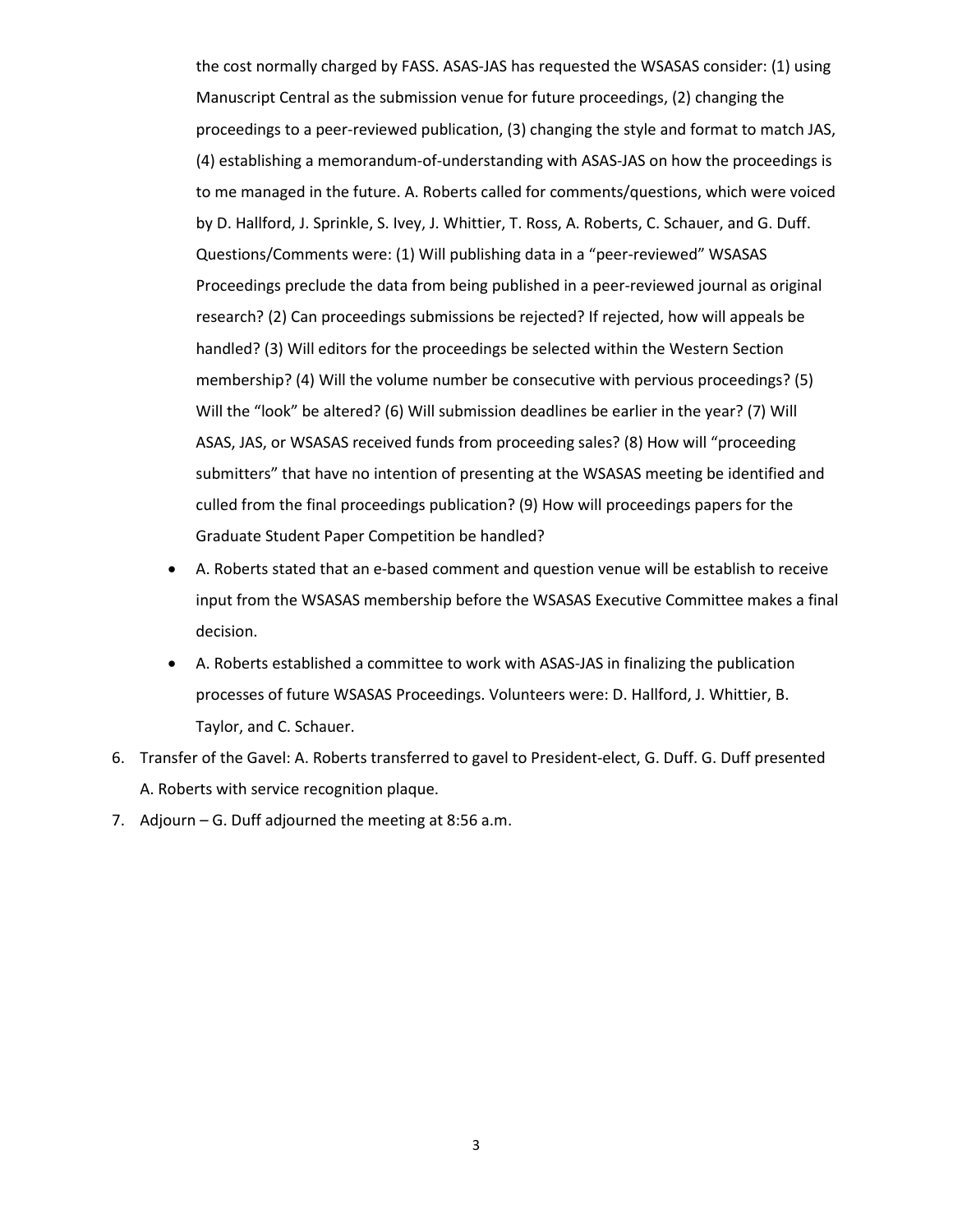# Appendices

# Appendix 1

# **WSASAS Business Meeting**

# **Thursday, June 19, 2012 – 7:30 to 9:00 a.m. MDT**

# **Sheraton, Phoenix – South Mountain Room**

# **AGENDA**

| 1. | Call to Order                                | A. Roberts                      |
|----|----------------------------------------------|---------------------------------|
| 2. | Approval of the Agenda                       | A. Roberts                      |
| 3. | Approval of the Minutes                      | A. Roberts                      |
| 4. | Reports                                      |                                 |
|    | 4.1. Financial                               | B. Taylor, J. Friedrich         |
|    | 4.2. ASAS President                          | J. Sartin                       |
|    | 4.3. WSASAS President                        | A. Roberts                      |
|    | 4.4. WSASAS Committees                       |                                 |
|    | Advisory and Coordinating<br>$\bullet$       | M. Salisbury                    |
|    | Necrology<br>$\bullet$                       | D. Crews                        |
|    | Nominating<br>٠                              | D. Crews                        |
|    | Symposiums<br>٠                              |                                 |
|    | Beef Symposium, Systems<br>O                 | G. Horn                         |
|    | Beef Symposium, Arid Environments<br>$\circ$ | R. Funston                      |
|    | Beef Symposium, Stress<br>O                  | G. Duff                         |
|    | Awards<br>$\bullet$                          | G. Duff                         |
|    | <b>Graduate Student Paper Competition</b>    |                                 |
|    | 2012 competition<br>$\circ$                  | H. Neibergs                     |
|    | Membership, abstracts, and proceedings<br>O  | M. Wulster-Radcliffe, B. Taylor |
|    | 4.5. Academic Quadrathlon                    | D. Rule, M. Wulster-Radcliffe   |
|    | 4.6. Graduate Student Representative         | R. Cockrum, L. Camacho          |
| 5. | <b>New Business</b>                          |                                 |
|    | 5.1. Young Scholar Award                     | R. Cockrum, L. Camacho,         |
|    |                                              | C. Larson                       |
|    | 5.2. Policy: "zero nominations" for awards   | M. Salisbury                    |
| 6. | <b>Transfer of the Gavel</b>                 | G. Duff                         |
|    | Adjourn<br>٠                                 |                                 |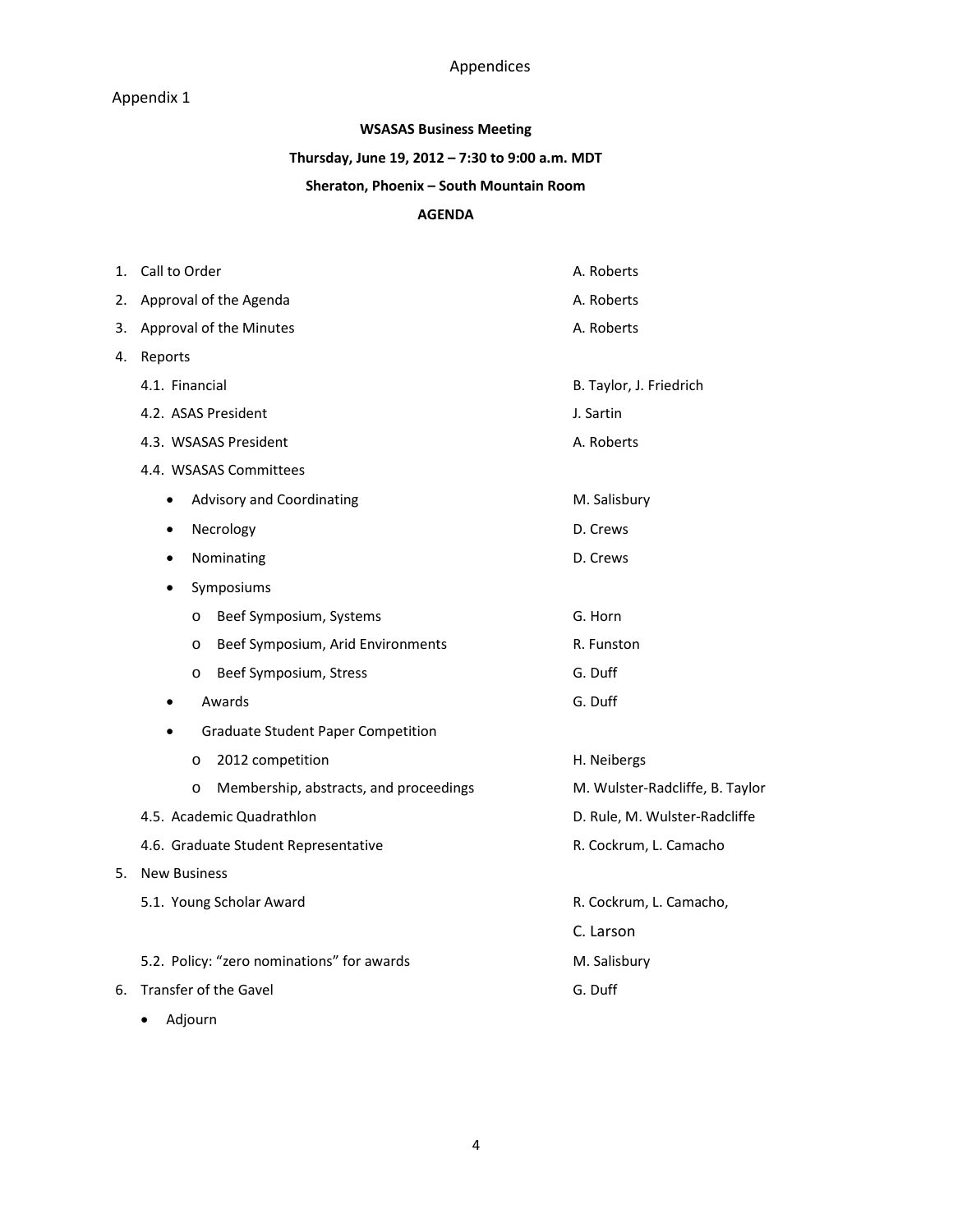| <b>American Society of Animal Science</b><br><b>Financial Report-Western Section</b><br>For the Five Months Ending May 31, 2012 |                              |             |             |             |             |                                                          |          |          |          |          |          |  |
|---------------------------------------------------------------------------------------------------------------------------------|------------------------------|-------------|-------------|-------------|-------------|----------------------------------------------------------|----------|----------|----------|----------|----------|--|
|                                                                                                                                 |                              |             |             |             |             | Actual @<br>Actual @<br>Actual @<br>Actual @<br>Actual @ |          |          |          |          |          |  |
|                                                                                                                                 |                              |             |             |             |             |                                                          | 05/31/12 | 05/31/11 | 05/31/10 | 05/31/09 | 12/31/11 |  |
|                                                                                                                                 |                              |             |             |             |             |                                                          |          |          |          |          |          |  |
| <b>Balance as of January 1</b>                                                                                                  | \$51,549.34                  | \$58,404.68 | \$55,119.98 | \$55,896.83 | \$58,404.68 |                                                          |          |          |          |          |          |  |
| <b>Revenue and Support</b>                                                                                                      |                              |             |             |             |             |                                                          |          |          |          |          |          |  |
| Dues-ASAS                                                                                                                       |                              |             |             |             | 1,316.00    |                                                          |          |          |          |          |          |  |
| Registrations                                                                                                                   |                              | 8,230.00    |             |             | 14,475.00   |                                                          |          |          |          |          |          |  |
| <b>Ticketed Events</b>                                                                                                          | 1,600.00                     | 2,441.00    | 1,290.00    |             | 4,139.00    |                                                          |          |          |          |          |          |  |
| Donations-Awards                                                                                                                | 1,050.00                     | 700.00      | 2,900.00    | 700.00      | 1,250.00    |                                                          |          |          |          |          |          |  |
| Donations-Symposium                                                                                                             |                              | 2,830.00    |             |             | 4,760.00    |                                                          |          |          |          |          |          |  |
| Symposium Support-ASAS                                                                                                          |                              |             |             |             | 3,000.00    |                                                          |          |          |          |          |          |  |
| Proceedings                                                                                                                     | 9,150.00                     | 8,305.00    | 2,850.00    | 1,495.00    | 9,090.00    |                                                          |          |          |          |          |          |  |
| Investment Earnings Gain(Loss)                                                                                                  | 550.97                       | 2,566.70    | (499.48)    | 872.50      | (872.53)    |                                                          |          |          |          |          |          |  |
| <b>Total Revenue and Support</b>                                                                                                | 12,350.97                    | 25,072.70   | 6,540.52    | 3,067.50    | 37,157.47   |                                                          |          |          |          |          |          |  |
| <b>Expenses</b>                                                                                                                 |                              |             |             |             |             |                                                          |          |          |          |          |          |  |
| Programs/ Registration                                                                                                          |                              |             |             |             | 221.22      |                                                          |          |          |          |          |          |  |
| Awards/Plaques                                                                                                                  |                              |             |             |             | 6,403.00    |                                                          |          |          |          |          |          |  |
| Quadrathalon                                                                                                                    |                              |             |             | 3,600.00    | 4,389.95    |                                                          |          |          |          |          |          |  |
| <b>Convention Center</b>                                                                                                        |                              |             |             |             | 10,370.61   |                                                          |          |          |          |          |          |  |
| <b>Travel-Staff</b>                                                                                                             |                              |             |             | 1,158.43    | 4,687.89    |                                                          |          |          |          |          |          |  |
| Marketing                                                                                                                       | 864.99                       | 3,143.01    |             |             | 3,272.55    |                                                          |          |          |          |          |          |  |
| Proceedings                                                                                                                     |                              |             |             |             | 1,406.63    |                                                          |          |          |          |          |          |  |
| Postage, Shipping & Supplies                                                                                                    | 17.09                        | 8.70        |             | 7.88        | 638.15      |                                                          |          |          |          |          |          |  |
| Writer's Workshop                                                                                                               |                              |             |             | 443.19      |             |                                                          |          |          |          |          |          |  |
| Miscellaneous                                                                                                                   |                              |             |             |             | 1,363.80    |                                                          |          |          |          |          |          |  |
| Insurance                                                                                                                       | 139.05                       |             |             |             | 111.24      |                                                          |          |          |          |          |          |  |
| Telephone                                                                                                                       |                              |             |             | 96.86       |             |                                                          |          |          |          |          |          |  |
| <b>General Printing</b>                                                                                                         |                              |             |             |             | 345.48      |                                                          |          |          |          |          |          |  |
| <b>Staff Support</b>                                                                                                            | 2,297.08                     | 4,017.39    | 2,984.94    | 4,007.80    | 10,802.29   |                                                          |          |          |          |          |          |  |
| <b>Total Expenses</b>                                                                                                           | 3,318.21                     | 7,169.10    | 2.984.94    | 9,314.16    | 44,012.81   |                                                          |          |          |          |          |          |  |
| <b>Net Revenue over Expense</b>                                                                                                 | 9,032.76                     | 17,903.60   | 3,555.58    | (6, 246.66) | (6,855.34)  |                                                          |          |          |          |          |          |  |
| <b>Balance as of December 31</b>                                                                                                | \$60,582.10<br>============= | \$76,308.28 | \$58,675.56 | \$49,650.17 | \$51,549.34 |                                                          |          |          |          |          |          |  |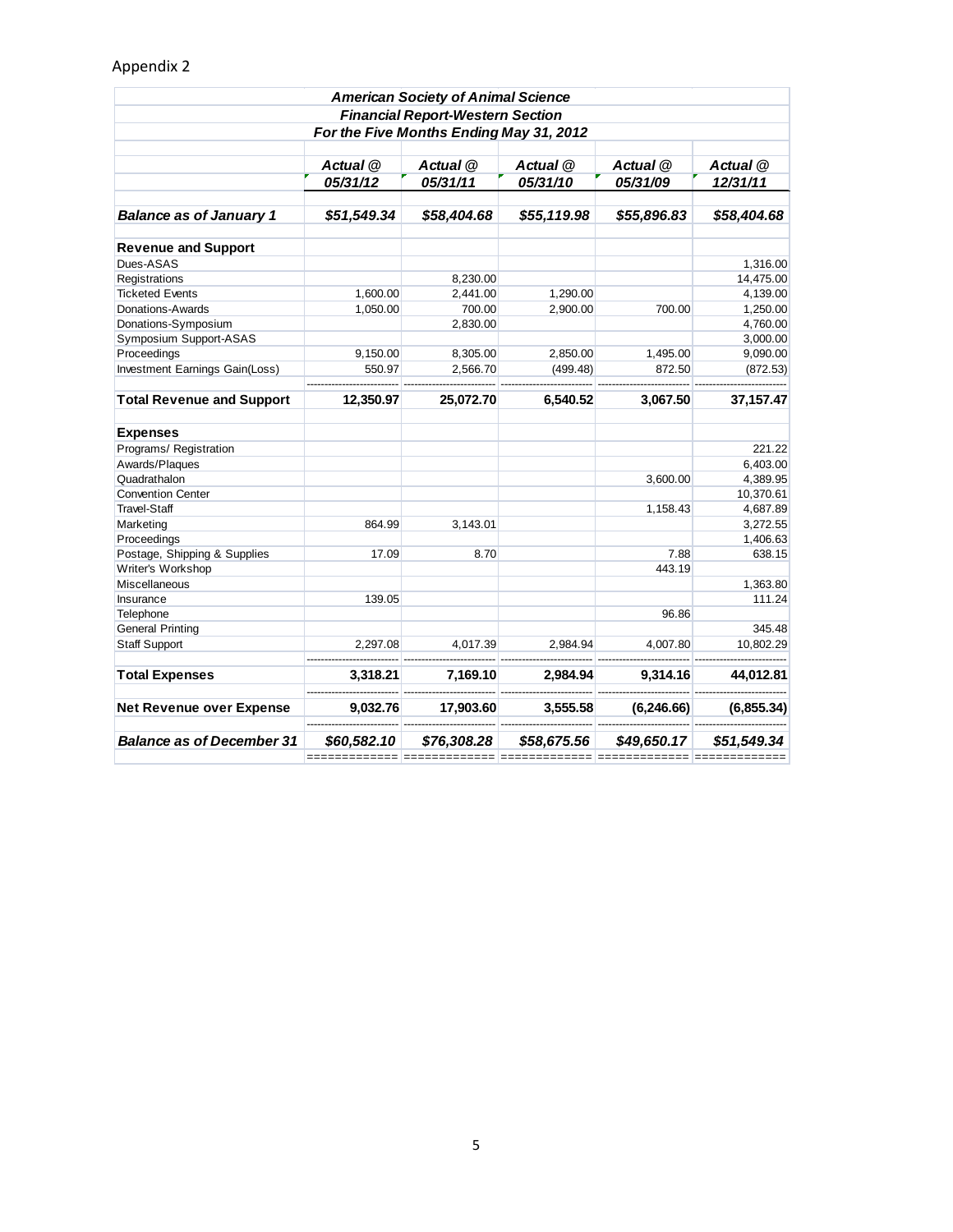*(M. Benson did not submit a report to be included in the minutes)*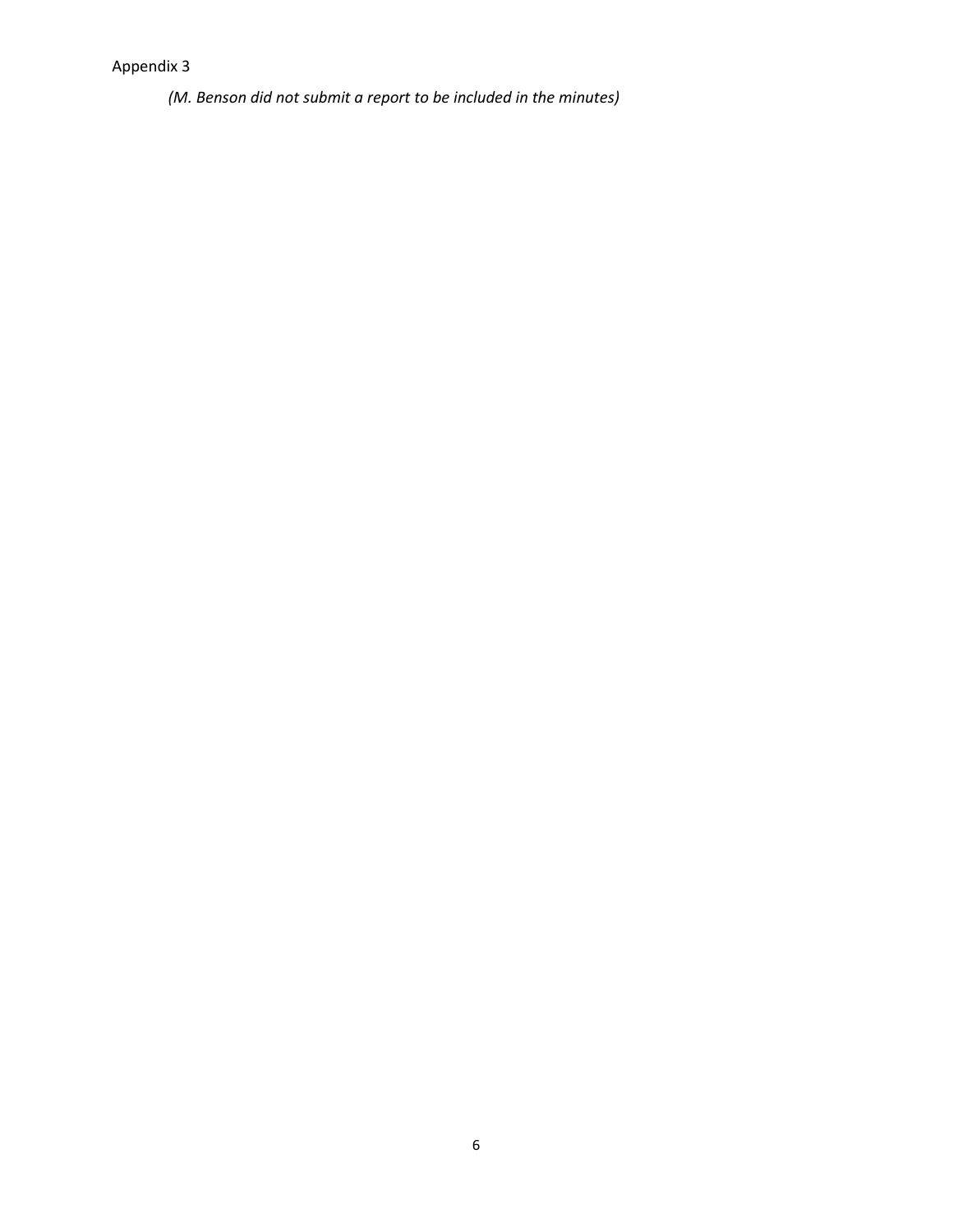*(A. Roberts did not submit a report to be included in the minutes)*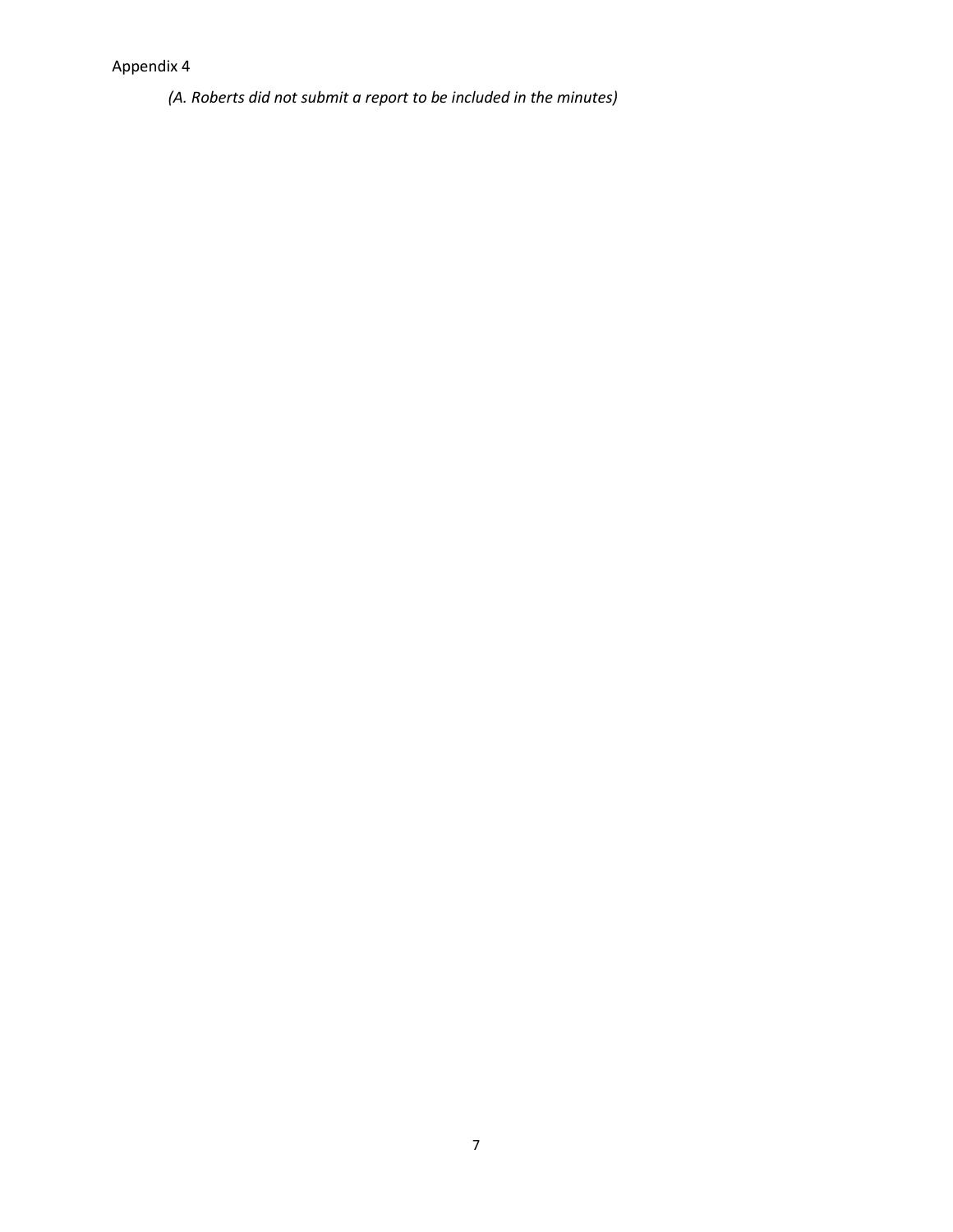# 2012 Western Section ASAS Advising and Coordinating Committee Report Mike Salisbury, Chair Angelo State University, San Angelo, TX

**Assignment**: On May 31, 2012, the Advising and Coordinating Committee was assigned the task to draft a policy on Award Nomination Deadlines.

**Background:** In past years, there are often no or no qualified nominations for the awards presented at the WSASA annual meeting. Often times the deadlines had been extended to allow more time for making nominations. However, due to the fact that a policy had not been established on how the deadline should be administered annually the committee was requested to meet and draft a recommendation for establishing award nomination deadlines.

The committee met via email May 31, 2012 – July 3, 2012 to discuss options, draft a policy and approve a draft policy for submission to the Executive Board.

Members (Participated in Discussion):

TX–M. W. Salisbury (Participated) AK–M. P. Shipka (Participated) CO–J. E. Bruemmer NM–D. M. Hallford (Participated) ID–J. B. Glaze (Participated) WY–K. M. Cammack WY–R. R. Cockrum ND–L. E. Camacho MT–R. C. Waterman (Participated) MT–J. G. Berardinelli (Participated) NM–E. J. Scholljegerdes (Participated)

Following much discussion, the committee was split 4 to 3 on a policy. Since the vote was so closely divided, two policies were drafted for the Executive Board to consider. Policy 1 received 4 votes and Policy 2 received 3 votes.

# **I. Award Nomination Policy – No Deadline Extension**

The WSASAS Secretary/Treasurer will solicit nominations for society awards from WSASAS members via mailings, e-mail notifications and/or website postings. Award nominations will cease on the deadline set by the WSASAS Secretary Treasurer. If no nominations for a particular award are submitted, the award will not be given that year. In the event that nominations (one or more) are submitted before the deadline, the WSASAS Awards Committee will evaluate the submissions and determine if a qualified individual is among the nominees. If the committee determines there are no qualified nominees for a particular award, the award will not be given that year.

# II. **Award Nomination Policy – Deadline Extension**

The WSASAS Secretary/Treasurer will solicit nominations for society awards from WSASAS members via mailings, e-mail notifications and/or website postings. Award nominations will cease on the deadline set by the WSASAS Secretary Treasurer. If no or very few nominations for a particular award are submitted by the original deadline, a two (2) week deadline extension will be imposed. Following the two (2) week deadline extension, if no nominations for a particular award have been received, the award will not be given that year. In the event that nominations (one or more) are submitted (before original or extended deadline), the WSASAS Awards Committee will evaluate the submissions and determine if a qualified individual is among the nominees. If the committee determines there are no qualified nominees for a particular award, the award will not be given that year.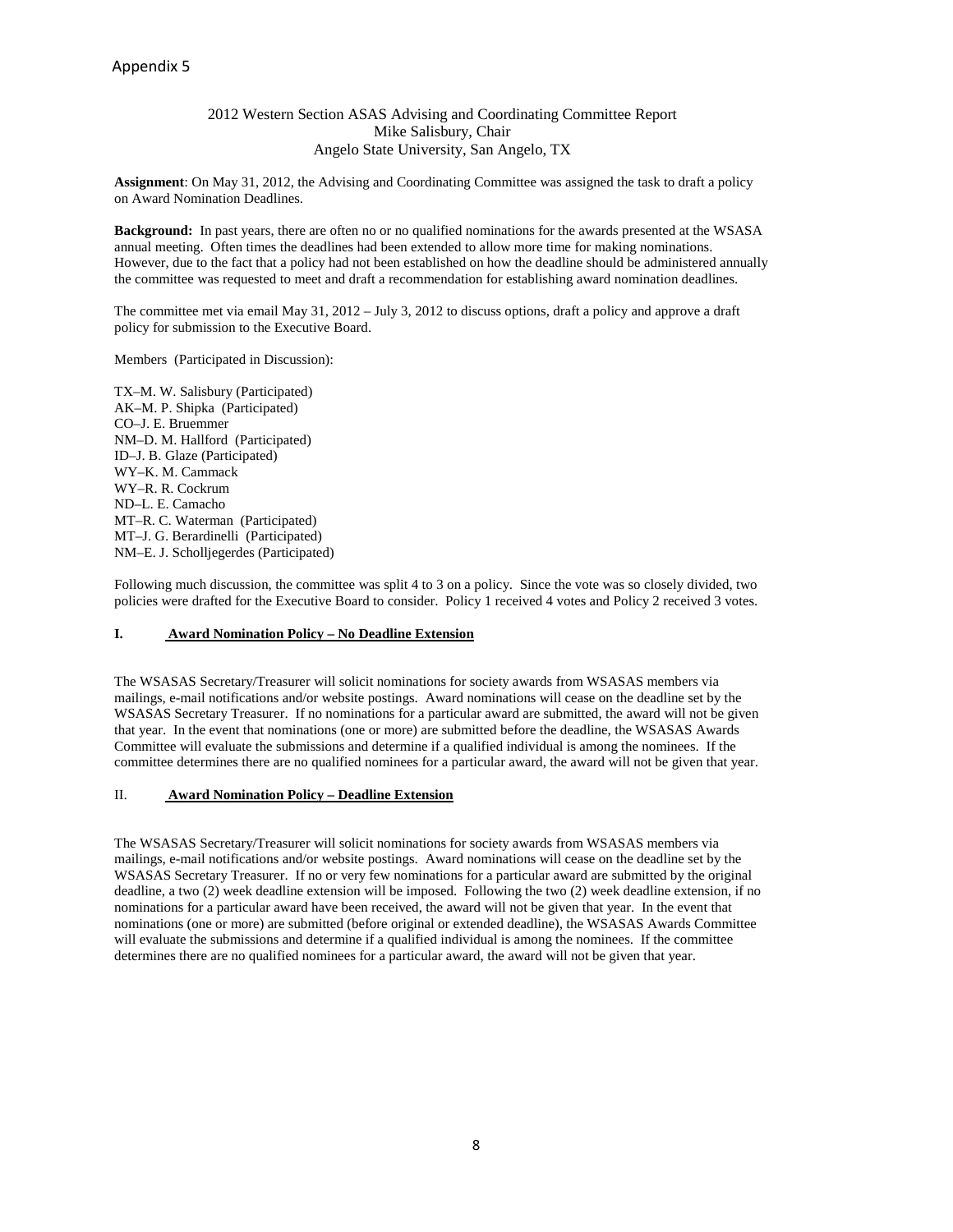# Appendix 6a

# 2012 Western Section ASAS Awards Committee Report Glenn Duff, Chair Montana State University, Bozeman

Committee Membership G. C. Duff, President-Elect (12, Montana State University, Bozeman) A. L. Van Eenennaam, (12, Univeristy of California-Davis) A. Ahmadzadeh (12, University of Idaho) S. Archibeque (13 Colorado State University) S. I. Paisley (13, University of Wyoming) D. C. Rule (13, University of Wyoming)

# 2011 Recipients

| <b>Distinguished Service Award</b> |                                                          |  |  |  |
|------------------------------------|----------------------------------------------------------|--|--|--|
| Recipient:                         | Dr. Doug Hixon, University of Wyoming                    |  |  |  |
| Sponsor:                           | DSM Nutritional Products, Inc.                           |  |  |  |
|                                    | c/o Scot Williams and Yvonne Towns                       |  |  |  |
|                                    | 45 Water View Blvd.                                      |  |  |  |
|                                    | Parsippany, NJ 07054-1298                                |  |  |  |
|                                    | Nominators: Dr. David R. Ames, Colorado State University |  |  |  |

## **Distinguished Teaching Award**

| Recipient: | Dr. James G. Berardinelli, Montana State University     |
|------------|---------------------------------------------------------|
| Sponsor:   | Elanco Animal Health                                    |
|            | $c$ /o Dr. Todd Armstrong                               |
|            | 2001 W. Main Street                                     |
|            | <b>PO Box 708</b>                                       |
|            | Greenfield, IN 46140-2714                               |
|            | Nominators: Dr. Glenn C. Duff, Montana State University |

### **Extension Award**

| Recipient: | Dr. Rachel Endecott, Montana State University |
|------------|-----------------------------------------------|
| Sponsor:   | <b>Western Section ASAS</b>                   |
| Nominator: | Dr. Glenn Duff, Montana State University      |

### **Young Scientist Award**

| Recipient: | Dr. Shanna L. Ivey, New Mexico State University |
|------------|-------------------------------------------------|
| Sponsor:   | <b>Western Section ASAS</b>                     |
| Nominator: | Dr. Tim T. Ross, New Mexico State University    |

Drs. Andy Roberts and Glenn Duff presented Distinguished Teaching, Extension and Young Animal Scientist Awards and Dr. David Ames and Andy Roberts presented the Distinguished Service Award at the banquet on July 18, 2012. Glenn Duff thanked all who submitted nominations and encouraged nominators to get to work early and nominate our deserving colleagues in 2013.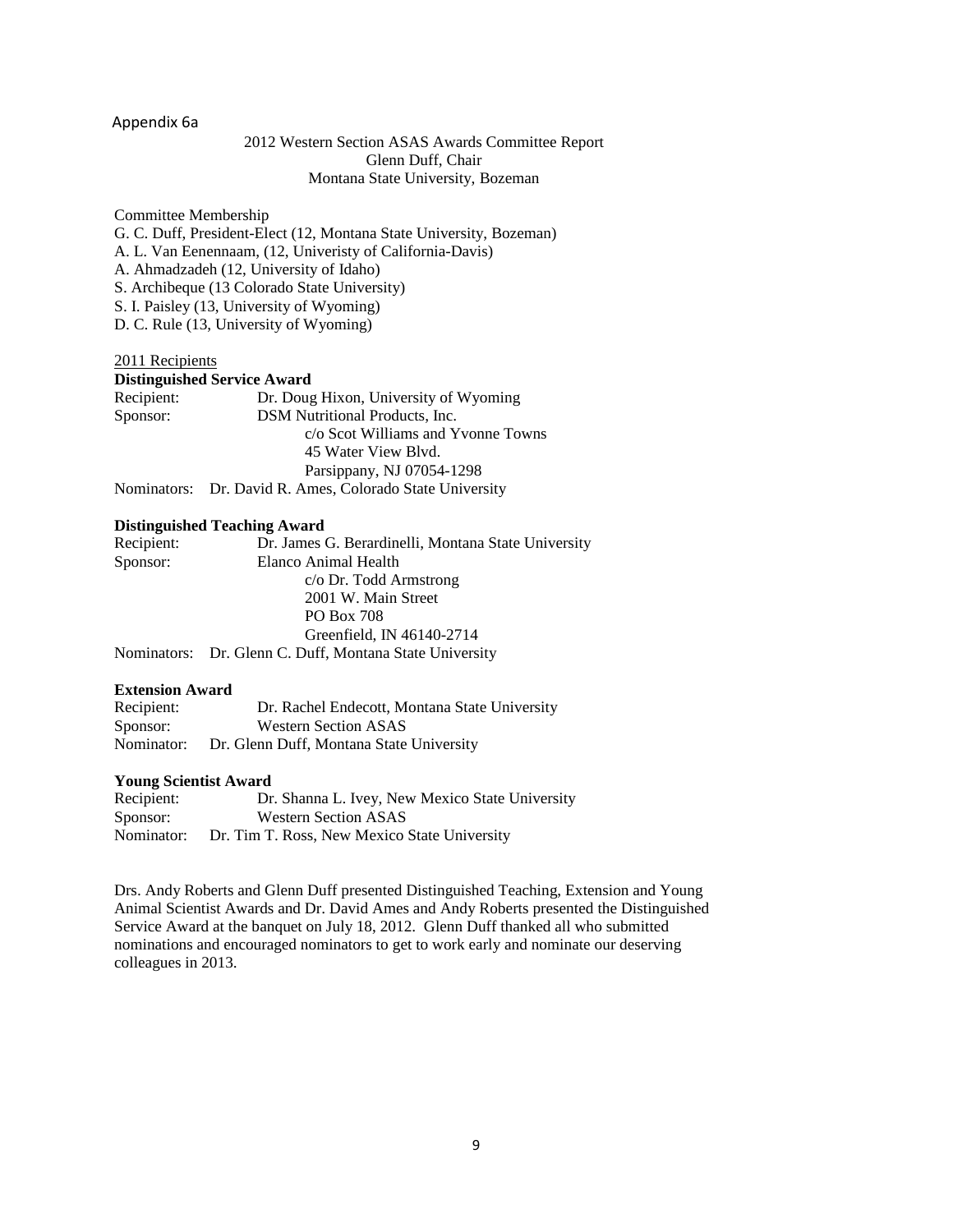# Appendix 6b

## 2012 Applied Animal Science Award Connie Larson

16 papers submitted

University of Wyoming: 2 Colorado State University: 2 South Dakota State University: 2 North Dakota State University: 2 New Mexico State University: 2 Montana State University: 3 Oklahoma State University: 1 University of Nebraska-Lincoln: 2

Committee Members: 18 total (14 industry sponsors and 4 academic participants)

| <b>Tim Bodine</b>     | <b>PerFormix Nutrition</b>     |
|-----------------------|--------------------------------|
| Mark Branine          | Pfizer                         |
| Dan Dhuyvetter        | Ridley Block                   |
| Kristy Dorton         | Diamond V                      |
| <b>Allison Grove</b>  | AG Research, LLC               |
| Kim Hagar             | <b>CHS</b>                     |
| Jeff Heldt            | <b>LOL Purina</b>              |
| Jim Killen            | Strauss Feeds                  |
| Connie Larson         | Zinpro                         |
| Jeremy Martin         | <b>Great Plains Consulting</b> |
| <b>Trey Paterson</b>  | Padlock Ranches                |
| Sonda Sibole          | <b>IMI Global</b>              |
| <b>Kelcey Swyers</b>  | Ranchway Feeds                 |
| <b>Gary Tibbetts</b>  | Zinpro                         |
| Court Campbell        |                                |
| Mike Hubbert          | NMSU                           |
| Mark Petersen         | Ft. Keogh                      |
| <b>Burke Theikert</b> |                                |

Placing:

1st Place: \$500.00: Metabolizable protein supply alters pregnancy and subsequent retention rate during heifer development while grazing dormant winter forage. J. T. Mulliniks<sup>†</sup>. D. E. Hawkins<sup>§</sup>, K. K. Kane†, S. H. Cox†, L. A. Torell<sup>‡</sup>, E. J. Scholljegerdes<sup>†</sup>, and M. K. Petersen; <sup>†</sup>New Mexico State University, Las Cruces, NM, 88003; <sup>§</sup>West Texas A&M University, Canyon, TX, 79016; <sup>1</sup>USDA-ARS Fort Keogh Livestock and Range Research Laboratory, Miles City, MT 59301

 $2<sup>nd</sup>$  Place: \$300: Effects of post-AI nutrition on growth performance and fertility of yearling beef heifers. R. P. Arias<sup>1</sup>, P. J. Gunn<sup>2</sup>, R. P. Lemenager<sup>2</sup>, and S. L. Lake<sup>1</sup>;<sup>1</sup>Animal Science Department, University of Wyoming, Laramie, WY; <sup>2</sup>Department of Animal Sciences, Purdue University, West Lafayette, IN

 $3<sup>rd</sup>$  Place: \$200: Heifers with low antral follicle counts have low birth weights and produce progeny with low birth weights. A. F. Summers<sup>1</sup>, R. A. Cushman<sup>2</sup>, and A. S. Cupp<sup>1</sup>. <sup>1</sup>University of Nebraska- Lincoln, Lincoln, NE;<br><sup>2</sup>USDA, ABS U.S. Mart Animal Bassarsh Captar, Clay Captar, NE <sup>2</sup>USDA-ARS U.S. Meat Animal Research Center, Clay Center, NE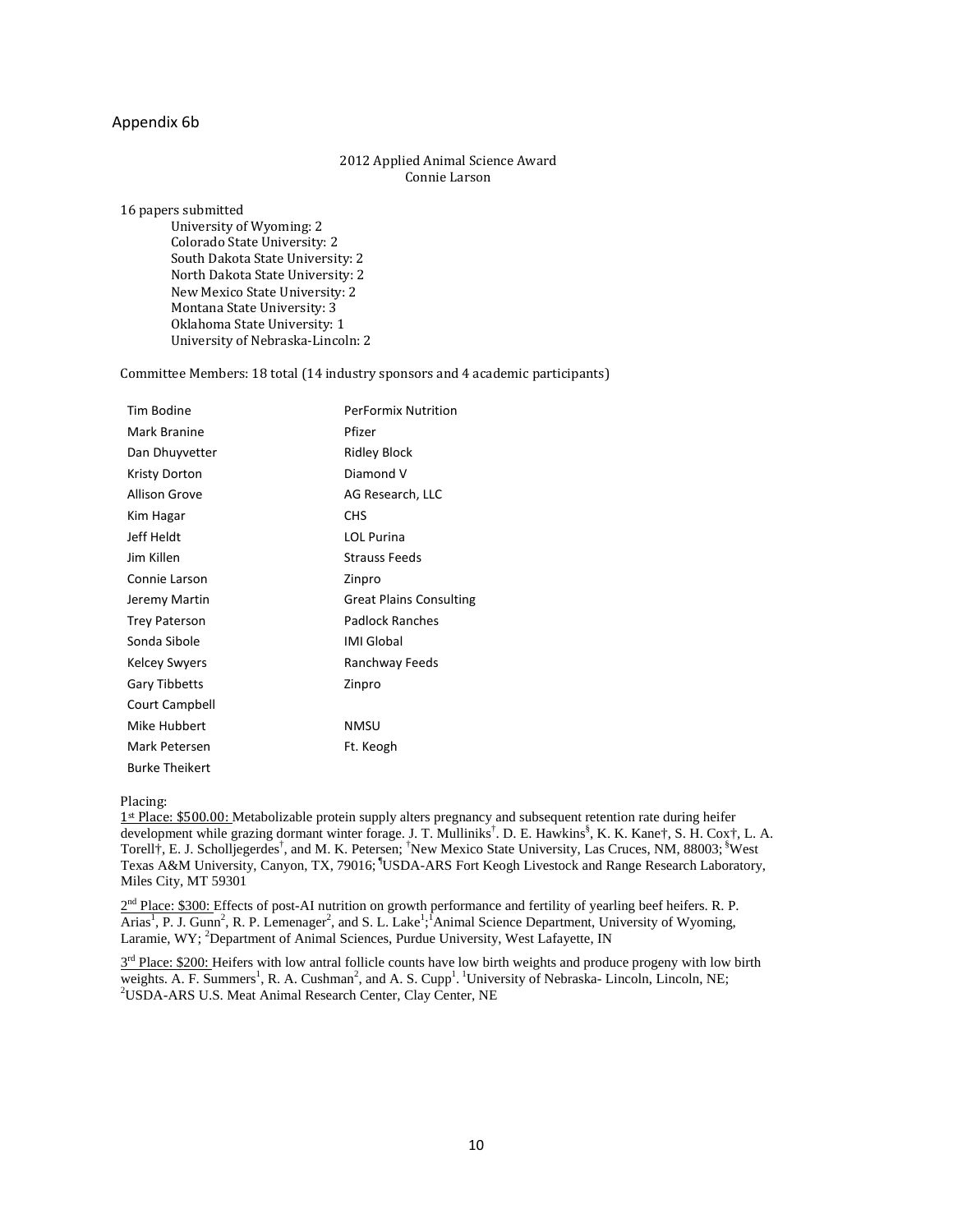#### **Graduate Student Competition Committee Report – 2012 Holly Neibergs, Washington State University**

#### **Committee members**

Holly Neibergs, Washington State University, Chair; Shanna Ivey, New Mexico State University; Rachel Endecott, Montana State University; Kraig Peel, Colorado State University; Chad Mueller, Oregon State University; Eric Scholljegerdes, New Mexico State University; Jason Ahola, Colorado State University; Scott Lake, University of Wyoming

The committee nominates Chad Mueller (Oregon State University) as committee chair for 2013. Holly Neibergs, Shanna Ivey and Rachel Endecott have completed their three year terms. The committee recommends Ryan Ashley (New Mexico State University), Chris Schauer (North Dakota State University), and Michelle Mousel (USDA, ARS Dubois) as replacement members.

#### **Competition**

The GSC Committee received 28 abstracts; 6 abstracts were not considered for the competition due to failure to meet proceedings deadlines or scheduling conflicts. Twenty-six of the abstracts were presented during the session as two abstracts (that were not under consideration for the competition) were not presented. Therefore, 22 abstracts were considered for competition:

J.T. Mulliniks, New Mexico State University; M.G. Dib, Colorado State University; M.L. Van Emon, North Dakota State University; E.A. Bailey, Kansas State University; K.P. Sharon, Montana State University; J.M. Sieg, Utah State University; M.V. Sis, Colorado State University; P.E. Repenning, Colorado State University; K.E. Quinn, New Mexico State University; E.E. Nix, Montana State University; L.E. Camacho, North Dakota State University; P.L. Steichen, North Dakota State University; K.L. Weber, University of California at Davis; B.J. Bigler, Colorado State University; R.R. Cockrum, University of Wyoming; C.G. Jackson, North Dakota State University; P.L. Black, New Mexico State University; M.K. Beckman, New Mexico State University; C.A. Roberts, South Dakota State University; D.L. Ragen, Montana State University; N.L. Hojer, South Dakota State University; Q.P. Larson, North Dakota State University;

#### **Considerations**

Conflicts of interest were identified; those with conflicts of interest did not participate in judging and discussion of the respective paper/presentation.

#### **Results**

The results of the GSC were tabulated and awards were presented at the WSASAS awards banquet. Individual awards were:

#### **First Place: M.K. Beckman, New Mexico State University**

Digestibility of algal biofuel co-product in a forage diet. M.K. Beckman, L.N. Tracey, N. Miller, K. Norman, K. Marchetti, E.J. Scholljegerdes, S.A. Soto-Navarro, C.L. Loest, and S.L. Lodge-Ivey.

**Second Place: K.E. Quinn, New Mexico State University**

Fetal and maternal induction of angiogenic factors during early pregnancy. K.E. Quinn, J.D. Lindsey, S.M. Stanbrough, A.K. Ashley, and R.L. Ashley.

#### **Third Place Tie: L.E. Camacho, North Dakota State University and C.A. Roberts, South Dakota State University**

Maternal diet restriction in beef cows alters fetal cardiovascular hemodynamics and fetal and placental development during early pregnancy. L.E. Camacho, C.O. Lemley, K.C. Swanson, and K.A. Vonnahme.

**Institutional Award.** The institutional award for the highest average score with 2 or more contestants was presented to the **New Mexico State University** by Connie Larson from Zinpro Corporation. WSASAS expresses its gratitude to Zinpro and Connie Larson for their continued support of the Graduate Student Competition and the Institutional Award.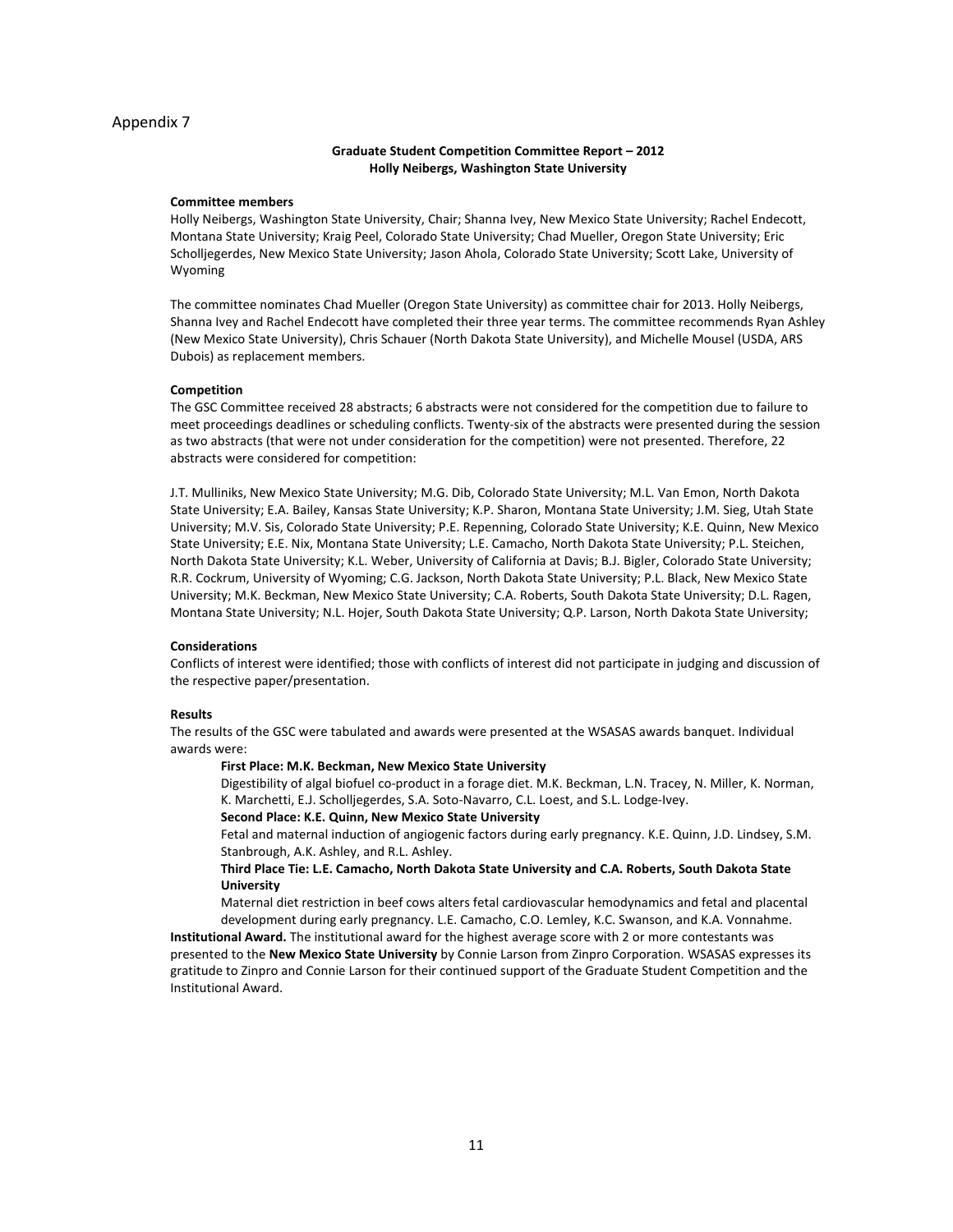# WESTERN SECTION ASAS ACADEMIC QUADRATHLON REPORT Rachel Endecott – Montana State University

The Western Section Academic Quadrathlon was held in conjunction with the seminal National ASAS Quadrathlon. The following universities participated in this year's event: New Mexico State University; Colorado State University; University of Wyoming; Utah State University; Oregon State University; and Montana State University.

The contest began on the University of Arizona campus in Tucson with the Written Exam followed by the Lab Practicum events. The University of Arizona provided a first class event with equally fine accommodations; many thanks to the University of Arizona! The teams returned to Phoenix to complete the remaining two events, which were held Saturday the 14th. The results of the contest are shown in the table below. Congratulations to Colorado State University for winning the overall and moving onto the National AQ event to represent the Western Section. Colorado State University will have their scores from the Written Exam, Lab Practicum, and Oral Presentations events entered along with those respective scores from the winners of the other three regions: Ohio State University, Penn State University, and Texas A&M University. The rankings within the National event will be combined with the results of the National ASAS quiz bowl to determine the National ASAS AQ champion.

| <b>SCHOOL</b>   | <b>OUIZ</b> | <b>WRITTEN</b> | LAB              | <b>ORAL</b>         | OVERALL |
|-----------------|-------------|----------------|------------------|---------------------|---------|
|                 | <b>BOWL</b> |                | <b>PRACTICUM</b> | <b>PRESENTATION</b> |         |
| UTAH ST.        |             |                |                  |                     | 3.5     |
| OREGON ST.      |             |                |                  |                     | 3.5     |
| <b>MONTANA</b>  | 3           |                |                  |                     |         |
| ST.             |             |                |                  |                     |         |
| <b>WYOMING</b>  | 4           |                |                  |                     |         |
| <b>NEW</b>      | 5.5         | 6              |                  |                     |         |
| MEXICO ST.      |             |                |                  |                     |         |
| <b>COLORADO</b> | 5.5         |                |                  |                     |         |
| ST.             |             |                |                  |                     |         |

The Western Section AQ advisors met to discuss several issues. The first involved awards. The advisors agreed to develop a traveling trophy instead of plaques; we will begin this with the 2013 contest. The second issue discussed was moving the WS AQ back to the Spring Semester because of the new hardship that the winning team will have traveling to both the June WS ASAS meetings and then again in July to the National ASAS for the National AQ. The hardship is barely doable with the June meeting, and we cannot expect the students, especially those who graduate during the spring semester, to leave jobs twice for the contest. The advisors voted unanimously to make this move, and it will be in the best interest of the student participants if we pursue this starting in 2013. The Western Section ASAS board will need to approve this move; we encourage the board not to delay the decision so that we can plan for next year's event. Pending WS ASAS board approval, we have tentatively scheduled the 2013 WS AQ for the second weekend in April in Bozeman, Montana.

Dan Rule, WS AQ Chairman

Rachel Endecott: rachel.endecott@montana.edu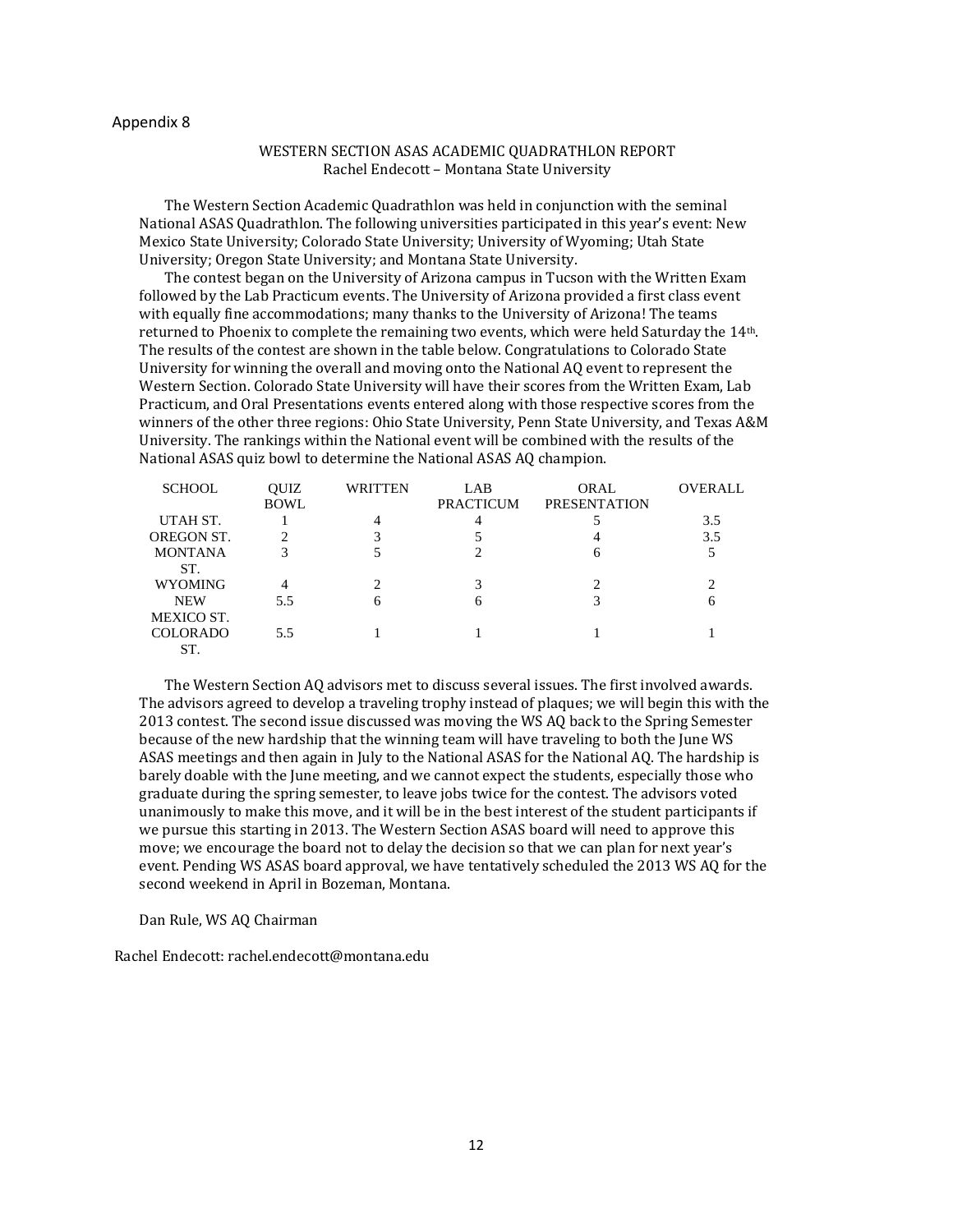#### Western Section of ASAS Announcement of the Animal Science Young Scholars Award

#### Graduate Student Directors: Rebecca Cockrum and Leticia Camacho

During the 2012 Business meeting of Western Section American Society of Animal Science (WSASAS), members of the WSASAS will be asked to vote on whether to establish a new separate session for the Western Section Animal Science annual meeting. Title of this proposed session is "Young Scholars Award".

#### Proposal:

The specific aims of this program are to:

1) Acknowledge the research accomplishments of current and/or recent Ph.D. and M.S. students in the Western Section of ASAS, and

2) Generate more member participation through providing a platform that showcases exceptional and contemporary research of future scientists.

Graduate students interested in being considered for the Animal Science Young Scholars Award **must be current members of WSASAS** and must submit a Western Proceedings Paper. Major Professors or individuals closely familiar with the candidate's research and academic achievements can nominate qualified students. From the initial pool of applicants, a Young Scholars Award Committee will identify four Ph.D. and four M.S. students for further consideration. Student selected from the initial pool will then be invited to submit 2 additional letters of recommendation (one letter from the department chair), a 2-page essay discussing their future goals, and an abstract. The Young Scholars Award Committee will then select the top two Ph.D. and top two M.S. students for the Young Scholars Award. Awardees will be required to present a 30-minute presentation during the annual WSASAS meeting on their thesis or dissertation research allowing for a detailed discussion of innovative and relevant research. A \$350.00 monetary award, sponsored by Zinpro and a plaque will be presented to each awardee during the WSASAS awards banquet. The Young Scholars Award proposed is to acknowledge the research accomplishments of Ph.D. and M.S. students in Animal Science through an oral presentation format; the scholarship is not proposed as a graduate student competition.

#### Overview and timeline:

1. Students in their final year or within 12 months of having completed their Masters or Doctorate program are eligible to be considered for the Animal Science Young Scholars Award. **Candidates must be current members of WSASAS.**

2. A call for nominations will be issued in October and nominations will be due by December. Major professors or individuals closely involved with the nominee's research and academic achievements can nominate qualified students. To nominate a student, a one-page letter discussing the student's research and academic achievements and the student's curriculum vitae will be required.

3. Once all nominations have been received, a Young Scholars Awards Committee will review the letters of referral and select the top four Ph.D. students and the top four M.S. students to be further considered for the Young Scholars Award.

4. The top eight selected students will be contacted via e-mail by a committee representative to request 2 additional letters of recommendation (with one letter from the department chair), a 2-page essay discussing their future research goals and potential impacts of future research, and an abstract. Supplemental material will be due back to the Young Scholars Awards Committee by January. From these candidates, two MS and two PhD students will be selected to receive the Award.

5. Final decisions on the Young Scholars Award will be made by Mid- to late January.

6. A member of the Young Scholars Award Committee will contact the selected Young Scholars via phone. Awardees will present research following the WSASAS beef symposium. A 30-minute presentation will be given by each awardee discussing their thesis or dissertation research with time allotted during the 30 minutes for questions.